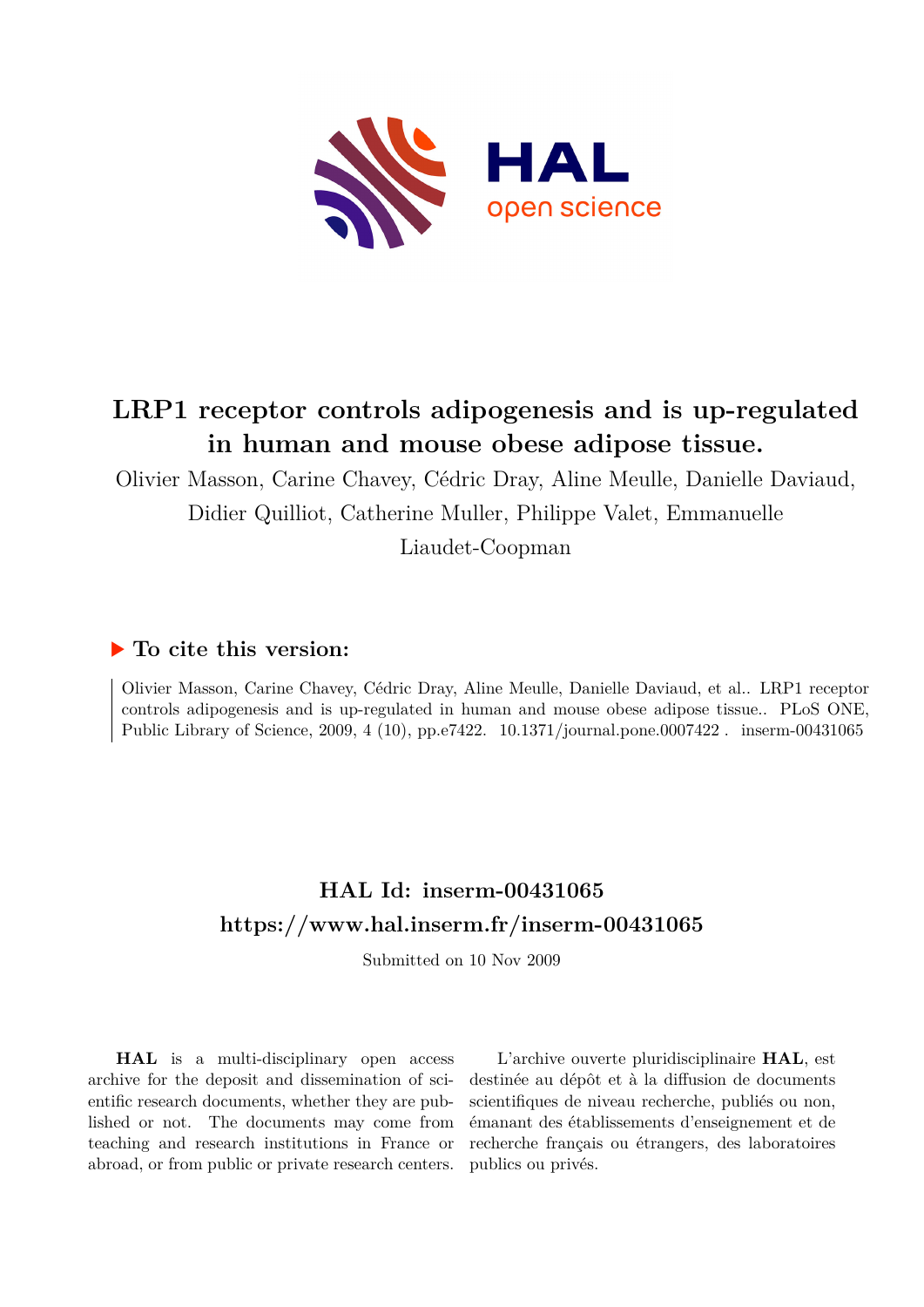# LRP1 Receptor Controls Adipogenesis and Is Up-Regulated In Human and Mouse Obese Adipose Tissue

# Olivier Masson<sup>1</sup>, Carine Chavey<sup>1</sup>, Cédric Dray<sup>2,3</sup>, Aline Meulle<sup>3,4</sup>, Danielle Daviaud<sup>2,3</sup>, Didier Quilliot<sup>5</sup>, Catherine Muller<sup>4</sup>, Philippe Valet<sup>2,3</sup>, Emmanuelle Liaudet-Coopman<sup>1</sup>\*

1 IRCM, Institut de Recherche en Cancérologie de Montpellier, INSERM, U896, Université Montpellier1, CRLC Val d'Aurelle Paul Lamarque, Montpellier, France, 2 Institut National de la Santé et de la Recherche Médicale (INSERM), U858, Toulouse, France, 3 Université de Toulouse, UPS, Institut de Médecine Moléculaire de Rangueil, Equipe nº3, IFR31, Toulouse, France, 4 Institute of Pharmacology and Structural Biology CNRS UMR 5089, Université de Toulouse, Toulouse, France, 5 Service de diabétologie, Maladies métaboliques et nutrition, CHU de Nancy, Hôpital J. d'Arc, Nancy France

## Abstract

The cell surface low-density lipoprotein receptor-related protein 1, LRP1, plays a major role in lipid metabolism. The question that remains open concerns the function of LRP1 in adipogenesis. Here, we show that LRP1 is highly expressed in murine preadipocytes as well as in primary culture of human adipocytes. Moreover, LRP1 remains abundantly synthesised during mouse and human adipocyte differentiation. We demonstrate that LRP1 silencing in 3T3F442A murine preadipocytes significantly inhibits the expression of PPAR $\gamma$ , HSL and aP2 adipocyte differentiation markers after adipogenesis induction, and leads to lipid-depleted cells. We further show that the absence of lipids in LRP1-silenced preadipocytes is not caused by lipolysis induction. In addition, we provide the first evidences that LRP1 is significantly up-regulated in obese C57BI6/J mouse adipocytes and obese human adipose tissues. Interestingly, silencing of LRP1 in fully-differentiated adipocytes also reduces cellular lipid level and is associated with an increase of basal lipolysis. However, the ability of mature adipocytes to induce lipolysis is independent of LRP1 expression. Altogether, our findings highlight the dual role of LRP1 in the control of adipogenesis and lipid homeostasis, and suggest that LRP1 may be an important therapeutic target in obesity.

Citation: Masson O, Chavey C, Dray C, Meulle A, Daviaud D, et al. (2009) LRP1 Receptor Controls Adipogenesis and Is Up-Regulated In Human and Mouse Obese Adipose Tissue. PLoS ONE 4(10): e7422. doi:10.1371/journal.pone.0007422

Editor: Yihai Cao, Karolinska Institutet, Sweden

Received March 9, 2009; Accepted September 22, 2009; Published October 12, 2009

Copyright: @ 2009 Masson et al. This is an open-access article distributed under the terms of the Creative Commons Attribution License, which permits unrestricted use, distribution, and reproduction in any medium, provided the original author and source are credited.

Funding: Institut National de la Santé et de la Recherche Médicale', the University of Montpellier I, the Canceropole Grand Sud-Ouest and the Institut National du Cancer (INCA grants PL2006\_035). The funders had no role in study design, data collection and analysis, decision to publish, or preparation of the manuscript.

Competing Interests: The authors have declared that no competing interests exist.

\* E-mail: e.liaudet@valdorel.fnclcc.fr

# Introduction

Consumption of meals rich in fat and carbohydrates is a major causative factor of obesity, resulting in excessive white adipose tissue. Adipose tissue serves as an energy reservoir and as an endocrine organ. An increase of adipose tissue mass results from combined hypertrophy of existing adipocytes (hypertrophic adipocytes) and adipogenic differentiation of precursor cells (hyperplasic adipocytes) [1]. Expression of the nuclear peroxisome proliferator-activated receptor  $\gamma$  $(PPAR\gamma)$  is known to be crucial for the initiation of adipocyte differentiation. Indeed, mice with a targeted adipocyte-specific deletion of the PPAR $\gamma$  gene display a decreased adipose tissue mass [2]. Activation of PPAR $\gamma$  induces the expression of lipogenic genes, such as adipocyte fatty acid binding protein (aP2), and of lipolytic genes, such as hormone-sensitive lipase (HSL) [3]. Interestingly, activated PPAR $\gamma$ also stimulates the transcription of the low-density lipoprotein receptorrelated protein 1 (LRP1) in adipocytes [4].

LRP1 is a 600-kDa multifunctional endocytic receptor that binds and internalizes a broad range of biologically diverse ligands including proteins important in lipoprotein metabolism [5]. LRP1 mediates the endocytotic internalization of dietary lipids carried in postprandial chylomicron remnants into hepatocytes by binding to Apolipoprotein E (ApoE) [6,7], particle–bound lipoprotein lipase (LpL) [8] and hepatic lipase [9]. Interestingly, LRP1 is expressed in adipocytes [4,10,11] and insulin stimulation of LRP1 increases the endocytic uptake of

triglycerides and cholesteryl esters from remnant lipoproteins in postprandial adipocytes in a synergistic action with lipoprotein lipase [10]. Adipose-specific LRP1-knockout mice generated by crossing  $LRP1^{flox/flox}$  mice with  $aP2-Cre$  transgenic mice recently revealed its prominent role in lipid assimilation affecting energy metabolism and diet-induced obesity in mature adipocytes [12]. Even through the fundamental function of LRP1 in lipid homeostasis was recently revealed in mouse model [12], its role in adipogenesis remains to be elucidated. Here, we report that LRP1 expression is necessary for adipocyte differentiation. Silencing of LRP1 in preadipocytes by the use of siRNAs significantly inhibits the expression of PPAR $\gamma$ , HSL and aP2 adipocyte differentiation markers, and leads to lipid-depleted cells inept to induce lipolysis. Moreover, we corroborated the key function of LRP1 in maintaining the lipid levels in mature adipocytes. Until now, the implication of LRP1 in obesity has not been reported yet in human. Our study highlights, for the first time, that LRP1 expression is up-regulated in obese human tissue, and suggests that this receptor may be an interesting therapeutic target in obesity.

# Results

# LRP1 is highly expressed in adipocytes during adipogenesis in mouse and human

In order to explore the function of adipocytic LRP1, we first investigated the level of LRP1 protein expression in preadipocytes

<sup>O</sup> PLoS one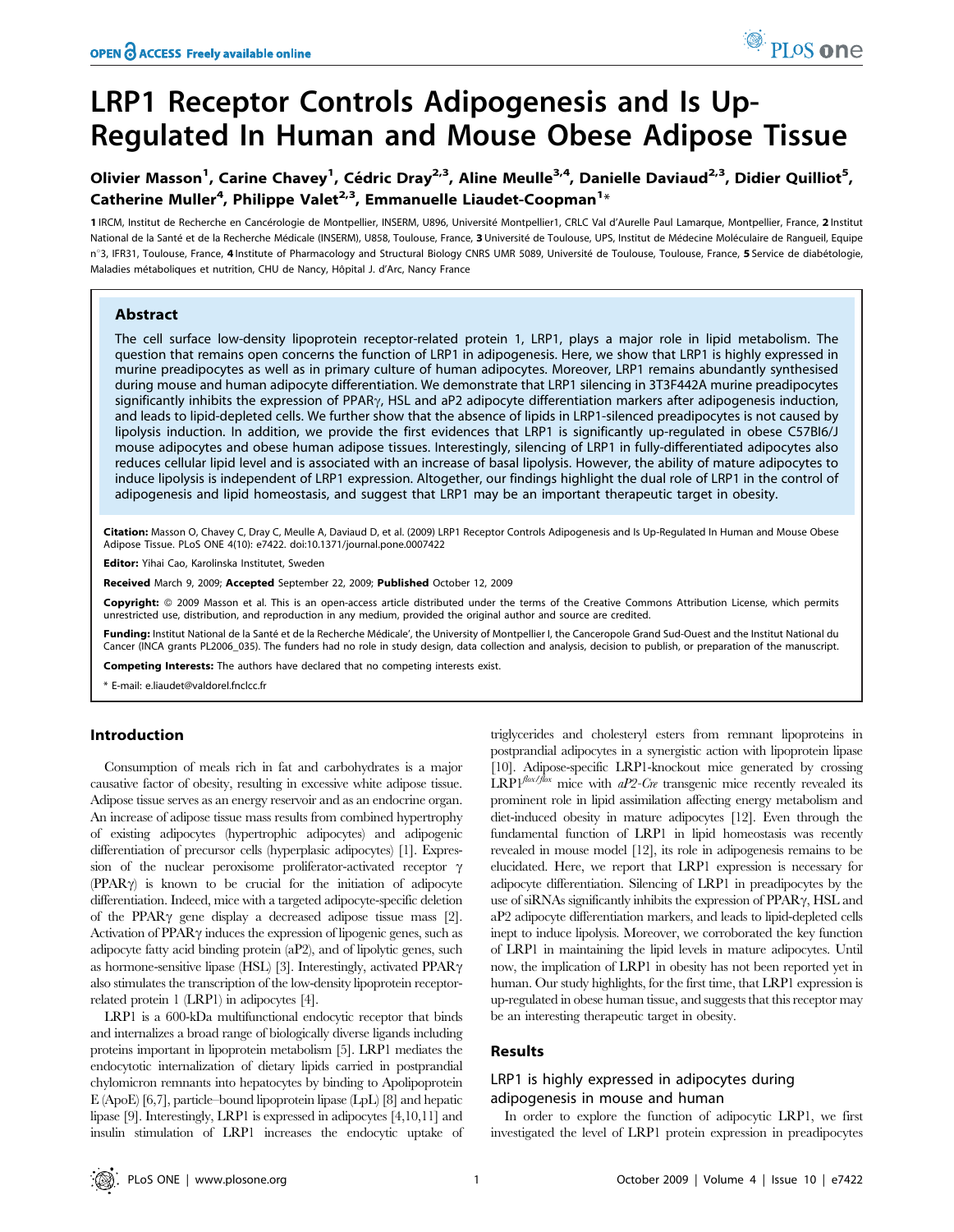relative to fibroblasts and epithelial cancer cells. As illustrated in Figure 1A, LRP1 was abundantly expressed in preadipocytes (3T3- F442A, 3T3-L1) and in fibroblasts (NIH-3T3,  $\frac{LRP1+/-}{MEFs}$ , HMF), when compared to epithelial mammary immortalized (HMT3522- S1) or cancer (MCF7, MDA-MB231) cells. As expected, no LRP1 expression was detected in  $\frac{\text{LRP1}-}{\text{MEF}}$  cells (Fig. 1A).

To assess the role of LRP1 in preadipocytes, we next examined the regulation of its expression during the course of adipogenesis in the well-established murine 3T3F442A preadipocyte cell line, which has been validated as a valuable model of adipogenesis [13] (Fig. 1B–C). LRP1 mRNA (Fig. 1B) and LRP1 $\beta$  protein (Fig. 1C) were expressed at high levels along adipogenesis. Even through, a tendency of LRP1 up-regulation was observed, no statistical significance was reached (Fig. 1B–C). To validate our experimental conditions, we studied in parallel the expression of  $PPAR\gamma$  (Fig. 1B), HSL (Fig. 1C) and aP2 (Fig. 1B) adipocyte markers of differentiation. As attempted, the level of these markers was progressively increased during acquisition of the adipocyte phenotype (Fig. 1B– C). In addition, the cytoskeletal  $\beta$ actin protein amount was diminished during adipocyte differentiation reflecting the change in cellular morphology (Fig. 1C), as described before [14].

Although 3T3F442A cells are a valuable experimental model, these preadipocytes have distinct attributes compared with human cells in primary culture beyond the obvious species differences. Therefore, we also analysed LRP1 expression during adipogenesis in human preadipocytes purified from abdominal subcutaneous adipose tissue using a recent approach [15] (Fig. 2). These primary human cells were differentiated in an efficient manner since about 75% of preadipocytes were converted to the adipocyte phenotype (Fig. 2A) and as reflected by HSL induction (Fig. 2B). As observed for the mouse adipocyte,  $LRP1\beta$  protein remained abundantly expressed along human adipocyte differentiation (Fig. 2B). Taken together, these findings report the presence of high LRP1 levels during adipocyte differentiation in both mouse and human.

#### Silencing of LRP1 expression inhibits adipogenesis

To determine whether preadipocyte requires LRP1 to differentiate into mature adipocyte, LRP1 expression was silenced in 3T3F442A preadipocytes using 3 LRP1 siRNAs. As shown in Figure 3A, a robust LRP1 $\beta$  extinction was observed two days posttransfection with LRP1 siRNAs as compared to control Luc siRNA. Consequently, we induced adipogenesis in control (Luc siRNA) and LRP1-silenced 3T3F442A preadipocytes two days post-transfection (Fig. 3B). As shown in Fig. 3B, LRP1 $\beta$  protein expression was inhibited by the 3 LRP1 siRNAs as compared to Luc siRNA during differentiation. The most efficient siRNA, LRP1 siRNA1, inhibited LRP1 $\beta$  protein still after 7 days of differentiation (Fig. 3B). A gradual lost of efficiency was observed with LRP1 siRNA2 and siRNA3 at days 3, 5 and 7 days of differentiation (Fig. 3B). Similar LRP1 silencing was observed at the mRNA level (Fig. 4A, panel a; Fig. 4B, panel a), with a significant reduction of 74% and 50% for LRP1 siRNA1 after 3 and 7 days of differentiation.

In order to evaluate the consequences of LRP1 silencing in adipocyte differentiation, we first quantified the expression of  $PPAR\gamma$ , HSL and aP2 adipocyte differentiation markers in Luc and LRP1 siRNA transfected 3T3F442A cells (Fig. 4). LRP1 siRNA1 silencing (Fig. 4A, panel a) significantly inhibited  $PPAR\gamma$  (Fig. 4A, panel b), HSL (Fig. 4A, panel c) and aP2 (Fig. 4A, panel d) mRNA levels at days 3 and 7 of differentiation. Extinction of LRP1 expression by LRP1 siRNA2 and siRNA3 (Fig. 4B, panel a) also reduced PPAR $\gamma$  (Fig. 4B, panel b), HSL (Fig. 4B, panel c) and aP2 (Fig. 4B, panel d) mRNA levels at days 3 and 7 of differentiation but to a lesser extend as compared to LRP1 siRNA1. Hence, our results indicate that the gradual lost of LRP1 expression by LRP1 siRNAs



Figure 1. Expression of LRP1 in mouse adipocytes during adipogenesis. (A) LRP1 $\beta$  protein expression. Expression of LRP1 $\beta$ , and ERK2 were analysed by immunoblotting in preadipocytes (3T3-<br>F442A, 3T3-L1), fibroblasts (NIH-3T3, <sup>LRP1–/–</sup>MEF, <sup>LRP1+/–</sup>MEF, HMF), and epithelial (HMT3522-S1, MCF7, MDA-MB-231) cells. COS cells transfected with LRP1 $\beta$  serve as a positive control for LRP1 $\beta$  expression. ERK2 was used as a loading control. (B) LRP1 mRNA expression during adipogenesis. RNA expression of LRP1, PPAR $\gamma$  and aP2 were analysed in exponentially growing 3T3F442A preadipocytes (Ex), in 3T3F442A grown to confluence (Co) and after the indicated time of culture in adipogenic differentiation medium by real-time quantitative RT-PCR. Mean  $\pm$  SD of 5 independent experiments quantified in duplicate is shown. LRP1 mRNA expression was not statistically different during adipogenesis. (C) LRP1ß protein expression during adipogenesis. Protein expression of LRP1 $\beta$ , HSL,  $\beta$ actin and ERK2 were analysed by immunoblotting in exponentially growing 3T3F442A preadipocytes (Ex) and after the indicated time following induction of the differentiation process. ERK2 was used as loading control. Similar results were observed in 3 independent experiments. LRP1 $\beta$  protein expression was not statistically different during adipogenesis. doi:10.1371/journal.pone.0007422.g001

(Fig. 4B, panel a) led to a concomitant decrease of adipocyte differentiation marker expression (Fig. 4B, panels b-d). Altogether, these findings highlight that LRP1 tightly controls adipogenic expression markers in a dose-dependent manner.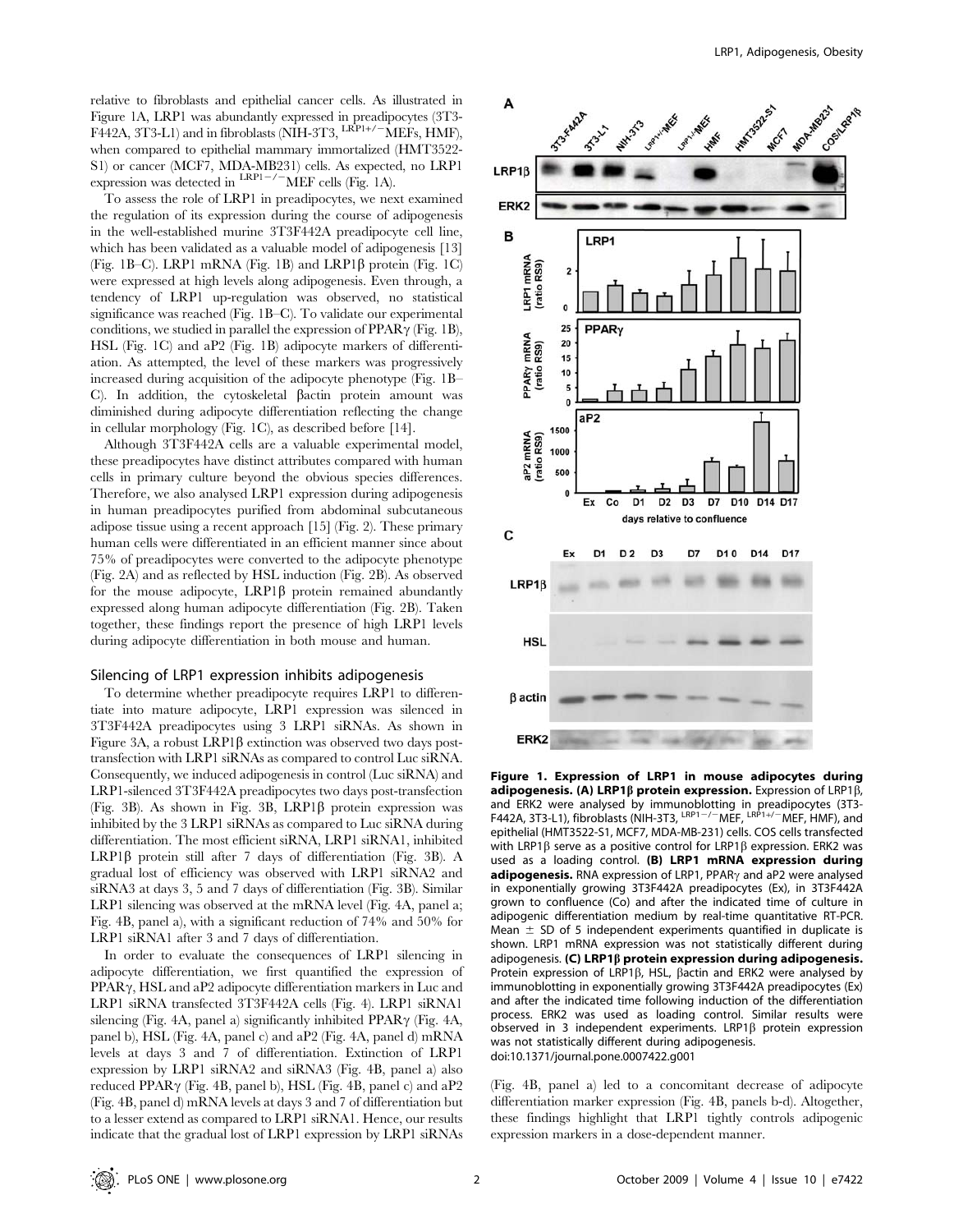

Figure 2. Expression of LRP1 during adipogenesis in human. (A) Micrographs of human adipocytes. Human preadipocytes isolated from subcutaneous adipose tissue digested with collagenase and separated from the stromal vascular fraction were grown for 0, 3, 7 and 14 days in the presence of the adipogenic medium as illustrated in the micrographs. A representative experiment is shown. (B) LRP1 $\beta$  protein expression during adipogenesis. Protein expression of LRP1 $\beta$  and HSL was analysed by immunoblotting after the indicated time following induction of the differentiation process. NS, non specific band showing sample loading. Two independent experiments (left and right panels) are presented. doi:10.1371/journal.pone.0007422.g002

Then, we analysed the cellular lipid levels in adipocytes silenced or not for LRP1 (Fig. 5). Indeed, the most obvious feature of adipocytes is the synthesis and storage of triglycerides in lipid droplets and therefore the gradual appearance and growth of lipid droplets are characteristic for adipocyte precursor cells undergoing adipogenic differentiation. The presence of these neutral lipids was detected by oil red O staining (Fig. 5A–B). As illustrated in Fig. 5A, oil red O staining after 7 days of differentiation revealed that extinction of LRP1 expression by siRNA1 strongly decreased neutral lipid droplet formation and/or accumulation. Microscopic analysis at day 3 and 7 of differentiation illustrated that, as attempted, Luc siRNA-transfected 3T3F442A cells accumulated numerous large lipid droplets and adopted a non adherent round morphology characteristic of mature adipocytes (Fig. 5B, panels a and c). By contrast, in 3T3F442A cells silenced with LRP1 siRNA1, the lipid droplet size and number were strongly reduced (Fig. 5B, panels b and d). Moreover, cells kept the morphological feature of adherent fibroblastic cells, suggesting that preadipocyte differentiation process did not occur in the absence of LRP1. Quantification of lipids afterwards demonstrated that silencing of LRP1 with LRP1 siRNA1 significantly decreased lipid content levels by 7 fold at day 7 of differentiation (Fig. 5C, panel a). LRP1 siRNA2 and siRNA3 also lowered the lipid content but to a lesser extend as compared to LRP1 siRNA1 (Fig. 5C, panel a). Similar results were obtained by quantifying triglycerides (Fig. 5C, panel b). These results reveal that LRP1 silencing in preadipocytes inhibits adipogenesis, leading to lipid-depleted cells.

We finally studied the effects of silencing LRP1 in preadipocyte on lipolysis. Indeed, only mature adipocytes possess the complete apparatus for lipolysis. Our results indicating a significant decrease of HSL expression in LRP1 silenced cells (Fig. 4), we, therefore, advocate that lipolysis should be absent in LRP1-silenced preadipocytes. An alternative could be that LRP1 silenced cells have an increased lipolysis, leading to lipid depleted cells. However, our results revealed that glycerol release over 18 h was significantly reduced in LRP1 silenced cells, indicating inhibition of basal lipolysis (Fig. 6A). Moreover, glycerol and NEFA released in the media after isoproterenol treatment were also significantly decreased in LRP1 silenced cells, evidencing inhibition of induced-lipolysis. Therefore, extinction of LRP1 in preadipocytes abolishes expression of adipocyte differentiation markers and leads to lipid-depleted cells inept to induce lipolysis.

# LRP1 expression is up-regulated in human and mouse obese adipose tissues

Obesity is characterized by the increase of intracellular lipid accumulation which shows a significant correlation with adipocyte differentiation. LRP1 mRNA expression was investigated in human intra-abdominal visceral adipose tissue (VAT) from lean  $(42.7 \pm 4.5$ year old, BMI:  $23.1 \pm 3.3$  kg/m<sup>2</sup>) and obese (44.5 $\pm$ 1.8 year old, BMI:  $47.6 \pm 1.3$  kg/m<sup>2</sup>) human (Fig. 7). Interestingly, LRP1 mRNA was significantly increased in human obese adipose tissue (Fig. 7A). To assess whether this LRP1 up-regulation was a general characteristic of obese adipocytes, we then analysed LRP1 mRNA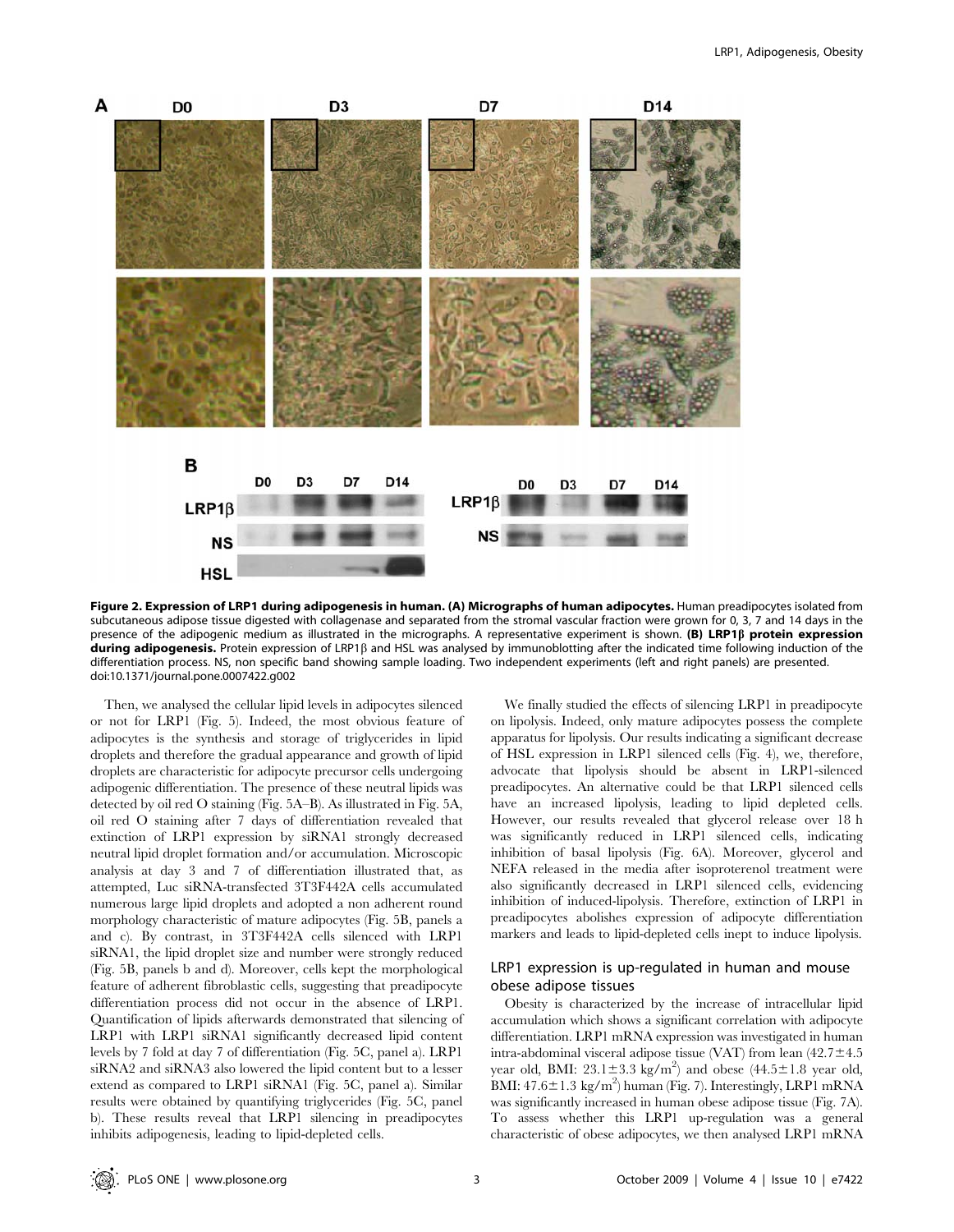

Figure 3. Inhibition of LRP1 expression by silencing during adipocyte differentiation. (A) Silencing of LRP1 by siRNAs. 3T3F442A preadipocytes were transiently transfected with Luc siRNA or LRP1 siRNAs. LRP1ß protein expression was monitored by immunoblotting 2 days posttransfection.  $\alpha$  tubulin was used as a loading control. A representative experiment out of 3 is shown. (B) Time-course of LRP1B protein expression after Luc siRNA or LRP1 siRNAs transfection during adipogenesis. 3T3F442A preadipocytes were transiently transfected with Luc siRNA or LRP1 siRNAs. Two-days post-transfection, LRP1b protein expression was monitored by immunoblotting 0, 3, 5 or 7 days after differentiation induction. ERK2 was used as a loading control. doi:10.1371/journal.pone.0007422.g003

expression in adipocytes isolated from C57BI6/J mice either fed a HFD or ND (Fig. 7B). As attempted HFD-fed C57BI6/J mice exhibited a significant increase in body mass  $(47.6 \pm 1.4 \text{ g})$  when compared to their control littermates  $(31.1 \pm 1.2 \text{ g})$  (data not shown). LRP1 expression was significantly enhanced in adipocytes of HFD obese mice when compared to ND control mice (Fig. 7B). Altogether, our results indicate that LRP1 expression is upregulated in human and mouse obese adipose tissues.

# Silencing of LRP1 expression inhibits the cellular lipid content of fully-differentiated adipocytes

Since we observed that LRP1 expression was up-regulated in obese adipose tissues, we finally investigated whether extinction of LRP1 expression in fully-differentiated adipocytes could diminish their lipid content (Fig. 8), as recently suggested in adipose-specific LRP1 $-/-$  mouse model [12]. 3T3F442A preadipocytes were cultured for 10 days in adipogenic differentiation medium (Fig. 8A,

panel a) and fully-differentiated adipocytes were transiently transfected with Luc siRNA or LRP1 siRNA1 (Fig. 8A, panel b). Oil red O staining revealed that, after 7 days of culture, the lipid droplet size and number were decreased in LRP1 siRNA1 transfected adipocytes (Fig. 8B–C). Quantification of lipids at days 2 and 7 of culture revealed that, in Luc siRNA transfected adipocytes, the level of cellular lipid remained unchanged whereas, in LRP1 siRNA1 transfected cells, the amount of lipid was significantly diminished by 27.8% (Fig. 8D). Interestingly, basal lipolysis was significantly stimulated in LRP1 siRNA1 transfected adipocytes (Fig. 9, panel a). We postulate that, since cells could not internalized triglycerides in the absence of LRP1 as previously shown [12], they were metabolizing their intracellular lipid stock. However, induced lipolysis was not different in LRP1 and Luc siRNA transfected cells (Fig. 9, panel b). Altogether, these findings highlight, for the first time, the crucial role of LRP1 in controlling adipogenesis and maintaining the lipid content in fully-differen-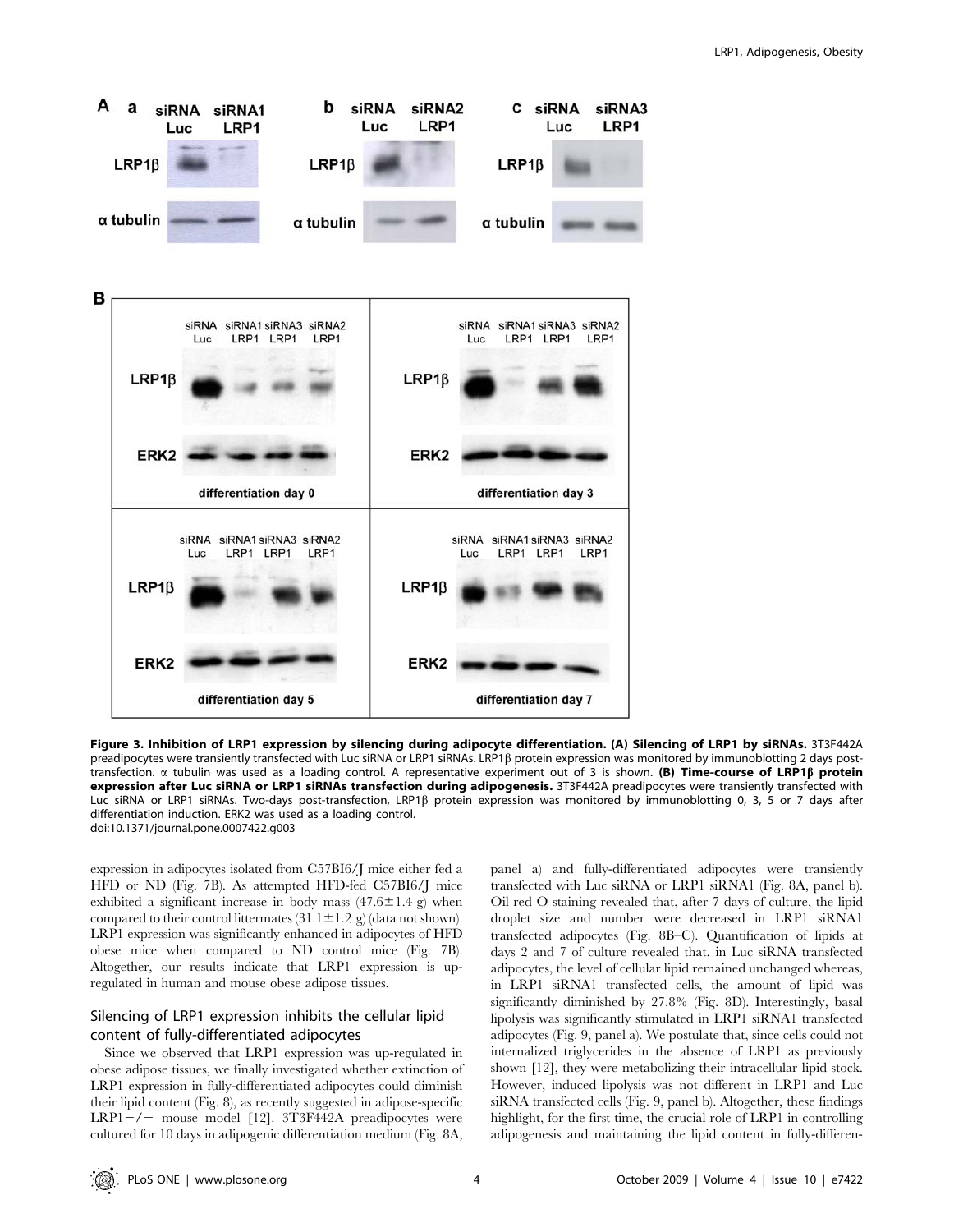

Figure 4. Silencing of LRP1 inhibits expression of adipocyte differentiation markers in a LRP1 dose-dependent manner. (A) mRNA expression of LRP1, PPAR<sub>Y</sub>, HSL and aP2 in LRP1 siRNA1-silenced preadipocytes. RNA expression of LRP1, PPAR<sub>Y</sub>, HSL and aP2 was analysed in 3T3F442A preadipocytes transfected with Luc siRNA or LRP1 siRNA1. RNA was quantified by RT-PCR in 3T3F442A cells after 3 and 7 days in adipogenic differentiation medium. Mean  $\pm$  SD of 4 independent experiments is shown. \*P<0.025 when compared with Luc siRNA transfected cells. (B) Inhibition of PPAR<sub>Y</sub>, HSL and aP2 mRNA expression in LRP1-silenced preadipocytes in a LRP1 dose-dependent manner. RNA levels of LRP1, PPAR<sub>Y</sub>, HSL and aP2 in 3T3F442A preadipocytes transfected with Luc siRNA or the 3 LRP1 siRNA1-3 were performed as described in panel A. doi:10.1371/journal.pone.0007422.g004

tiated adipocytes, and suggest that LRP1 may be an important therapeutic target in obesity.

### Discussion

Here, we show that LRP1 is highly expressed in 3T3F442A murine preadipocyte cell line, as previously described for 3T3L1

preadipocytes and embryonic fibroblasts [16,17]. Since LRP1 is expressed at high levels in preadipocytes, it therefore can be involved in the early steps of adipocyte differentiation. Indeed, our report demonstrate that LRP1 silencing by siRNAs in 3T3F442A preadipocytes significantly inhibits the expression of PPAR $\gamma$ , HSL and aP2 adipocyte markers of differentiation and leads to lipiddepleted cells, indicating that LRP1 is a key regulator of the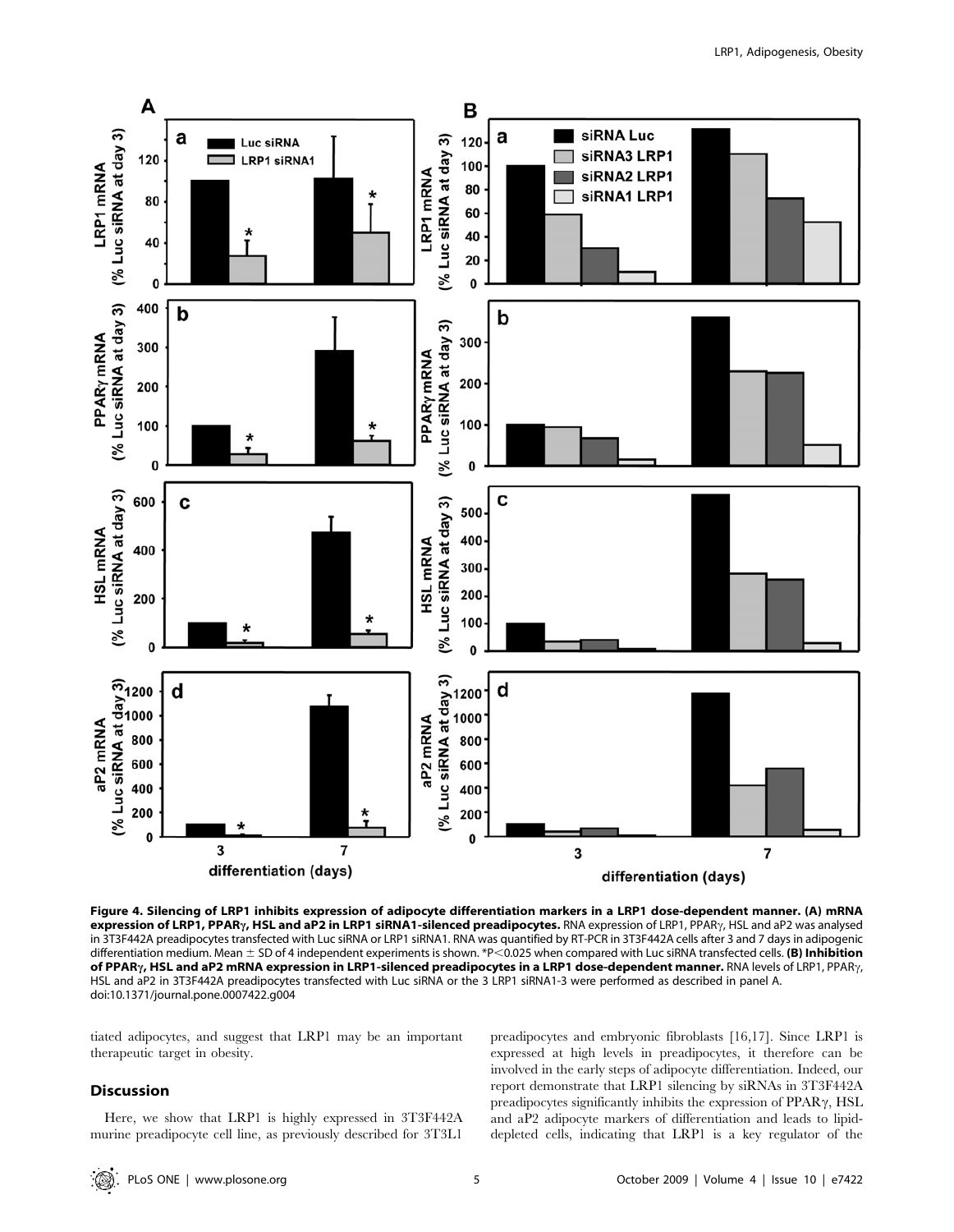

Figure 5. LRP1 expression is required for adipogenesis. (A) Staining of neutral lipids. Plates of 3T3F442A transfected with Luc siRNA (panel a) or LRP1 siRNA1 (panel b) at day 7 are presented. Twodays post Luc or LRP1 siRNA transfection, confluent 3T3F442A cells were grown in the presence of the adipogenic differentiation medium. After 7 days of differentiation, the extent of cellular lipid accumulation was revealed by oil Red O staining. A representative experiment out of 3 is shown. (B) Micrographs of 3T3F442A preadipocytes. Cells were transfected with Luc siRNA (panels a and c) or LRP1 siRNA1 (panels b and d) and micrographs were performed after 3 (panels a and b) and 7 (panels c and d) days of differentiation. A representative experiment out of 3 is shown. (C) Quantification of neutral lipids and triglycerides. In panel a, lipid content was quantified at 3, 5 and 7 days of differentiation in 3T3F442A transfected with Luc or LRP1 siRNAs. Mean  $\pm$  SD of 3 independent experiments is shown. \*P $<$ 0.0025 when compared with Luc siRNA transfected cells. In panel b, triglycerides were quantified at day 5 and 7 of differentiation in 3T3F442A transfected with Luc or LRP1 siRNAs. Results were normalised per µg of DNA. Data are presented as mean  $\pm$  SD of an experiment performed in triplicate.  $*P<0.0025$  when compared with Luc siRNA transfected cells.

doi:10.1371/journal.pone.0007422.g005



Figure 6. Silencing of LRP1 in pre-adipocytes inhibits lipolysis. (A) Basal lipolysis. Glycerol release in the medium after 18 h was quantified in 3T3F442A transfected with Luc or LRP1 siRNA1 after 7 days of differentiation. Results were normalised with mg of DNA. Data are presented as mean  $\pm$  SD of one experiment performed in quadruplicate.  $P < 0.025$  when compared with Luc siRNA transfected cells. (B) Induced lipolysis. Glycerol and non esterified fatty acid (NAFA) releases were quantified after 7 days of differentiation in 3T3F442A cells transfected with Luc or LRP1 siRNA1 and treated with increasing concentrations of isoproterenol. Results were normalised per ug of DNA. Mean  $\pm$  SD of an experiment performed in quadruplicate is presented.  $P<0.025$  when compared with Luc siRNA transfected cells. doi:10.1371/journal.pone.0007422.g006

adipogenic process. Our experiments using 3 LRP1 siRNAs show that LRP1 extinction abrogates adipocyte differentiation in a LRP1 dose-dependent manner. Our results also pinpoint that extinction of LRP1 expression in pre-adipocytes prevents their lipolytic response both at a basal level and after isoproterenol induction. Therefore the inhibition of lipid accumulation and triglyceride levels observed in LRP1-silenced preadipocytes is not the consequence of a stimulation of lipolysis, indicating a direct effect of LRP1 on the control of the adipogenic process. PPAR $\gamma$  is known to be crucial for the initiation of adipocyte differention [2]. Interestingly, PPAR<sub>Y</sub> has been described to induce LRP1 transcription [4] and our results indicate that LRP1 silencing inhibits  $PPAR\gamma$  expression. This suggests the existence of a regulatory loop between these two factors. Our findings reveal that LRP1 silencing inhibits the expression of PPAR $\gamma$  by 80% at day 3 of differentiation, indicating an early effect of LRP1 at the commencement of adipogenesis. It is therefore important to determine how LRP1 lost down-regulates PPAR $\gamma$  expression. A recent study demonstrates that LRP1 controls gene transcription via Regulated Intramembrane Proteolysis through the cytoplasmic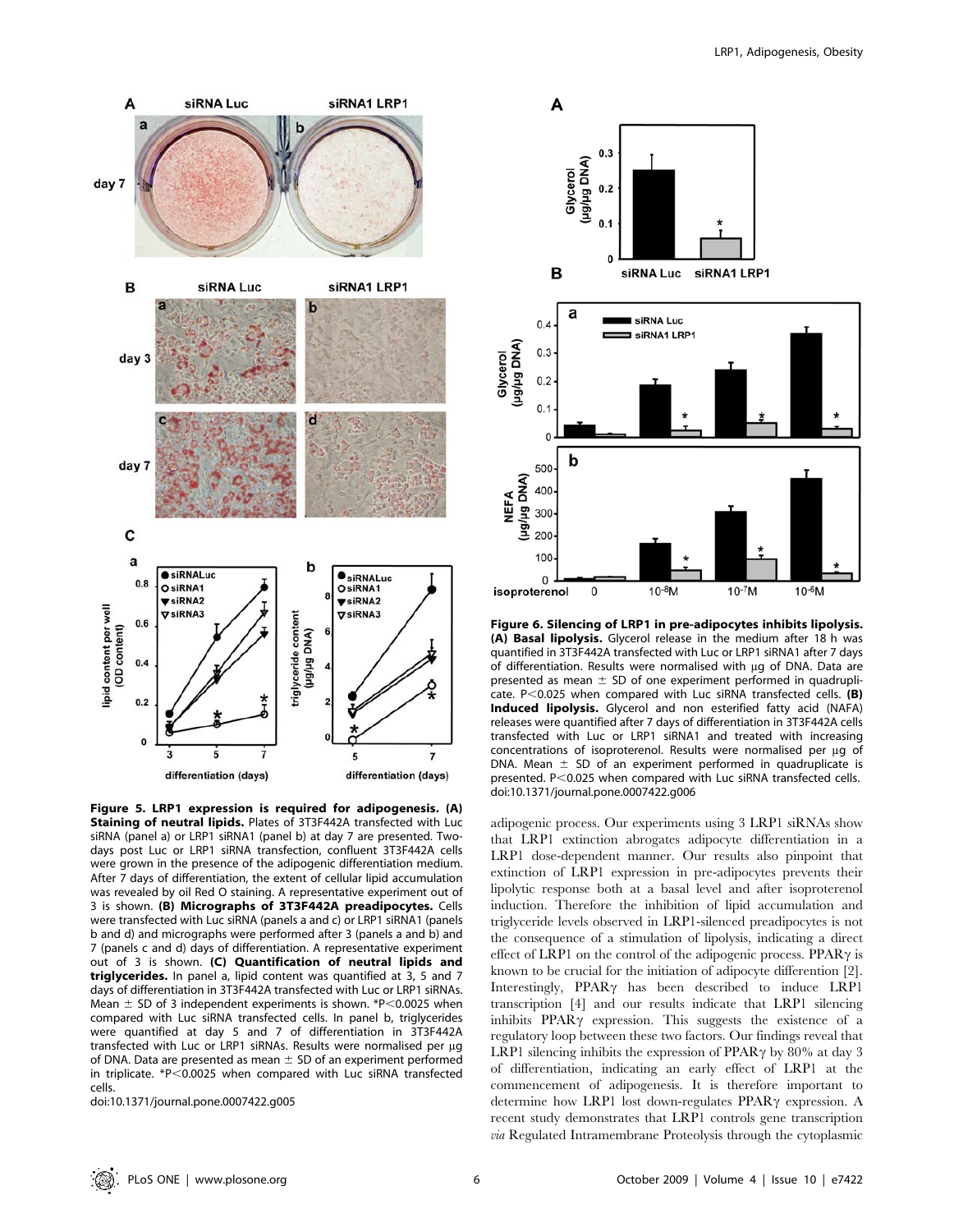

Figure 7. LRP1 expression is up-regulated in human and mouse obese adipose tissues. (A) LRP1 expression in adipose tissue from lean and obese human. LRP1 mRNA level was quantified in human intra-abdominal visceral adipose tissue samples (VAT) obtained from 27 morbide grade III obese patients  $(44.5+/-1.8$  year old, BMI: 47.6  $+/-$  1.3 kg/m<sup>2</sup>) before a bariatric surgery and from 10 control patients undergoing abdominal lipectomy for plastic surgery (42.7  $+/-$  4.5 year old, BMI:  $23.1 +/- 3.3$  kg/m<sup>2</sup>). Results are mean values  $+/-$  SEM,  $*P<0.01$  when compared with controls (normal VAT). (B) LRP1 expression in adipocytes from obese mouse. LRP1 mRNA level was quantified in adipocytes isolated from intra-abdominal adipose tissues from 30-week-old overweight C57Bl6/J mice fed in high-fat diet (HFD) and from C57Bl6/J control mice fed in normal diet (ND). Results are mean value  $+/-$  SEM from 5 mice for ND group and 4 mice for HFD group. \*P<0.05 when compared with ND controls. doi:10.1371/journal.pone.0007422.g007

release of LRP1 intracellular domain, LRP1-ICD [18]. Studies in the future will investigate whether LRP1-ICD regulates  $PPAR\gamma$ expression in preadipocytes.

Our results also indicate, for the first time, that LRP1 expression is up-regulated in human obese tissue. This up-regulation of LRP1 expression in the VAT of overweight/obese patients is in consensus with our results in obese mice. Obesity is characterized by the increase of intracellular lipid accumulation which shows a significant correlation with adipocyte differentiation. Terminally differentiated adipocytes cannot divide. Hence, alterations in the number of fat cells within the body must be accomplished by the differentiation of preadipocytes, which act as a renewable source of adipocytes. Interestingly, our in vitro study in 3T3F442A cells indicates that LRP1 expression is required for adipocyte differentiation and since LRP1 is abundantly expressed in adipocytes, we propose that LRP1 may participate in the onset



Figure 8. LRP1 silencing in fully-differentiated adipocytes leads to lipid-depleted cells. (A) Silencing of LRP1 in fully-differentiated adipocyte. 3T3F442A pre-adipocytes were maintained for 10 days in adipogenic differentiation medium (panel a) and were transfected with Luc siRNA or LRP1 siRNA1. LRP1 $\beta$  protein expression was monitored by immunoblotting 2 days post-transfection (panel b). ERK2 was used as a loading control. (B) Staining of neutral lipids. Plates of differentiated 3T3F442A transfected with Luc siRNA (panel a) or LRP1 siRNA1 (panel b) are shown. After siRNA transfection, 3T3F442A mature adipocytes were grown in DMEM + 10% FCS. The extent of cellular lipid accumulation was determined at day 2 and 7 of culture by oil Red O staining. A representative experiment out of  $3$  is shown. (C) Micrographs of 3T3F442A adipocytes. Micrographs of differentiated adipocytes transfected with Luc siRNA (panel a) or LRP1 siRNA1 (panel b) were performed 7 days post-transfection. A representative experiment out of 3 is shown. (D) Quantification of lipid content. Lipid content was quantified at days 2 and 7 post-tranfection of differentiated adipocytes transfected with Luc or LRP1 siRNA1. Mean  $\pm$  SD of 3 independent experiments is shown.  $*P<0.005$  when compared with Luc siRNA transfected cells.

doi:10.1371/journal.pone.0007422.g008

of obesity. The crucial role of LRP1 in obesity is also supported by a recent study showing that adipocyte  $LRP1-/-$  mice have an overall decrease in fat mass and are protected from high-fat dietinduced obesity [12]. Our experiments further show that silencing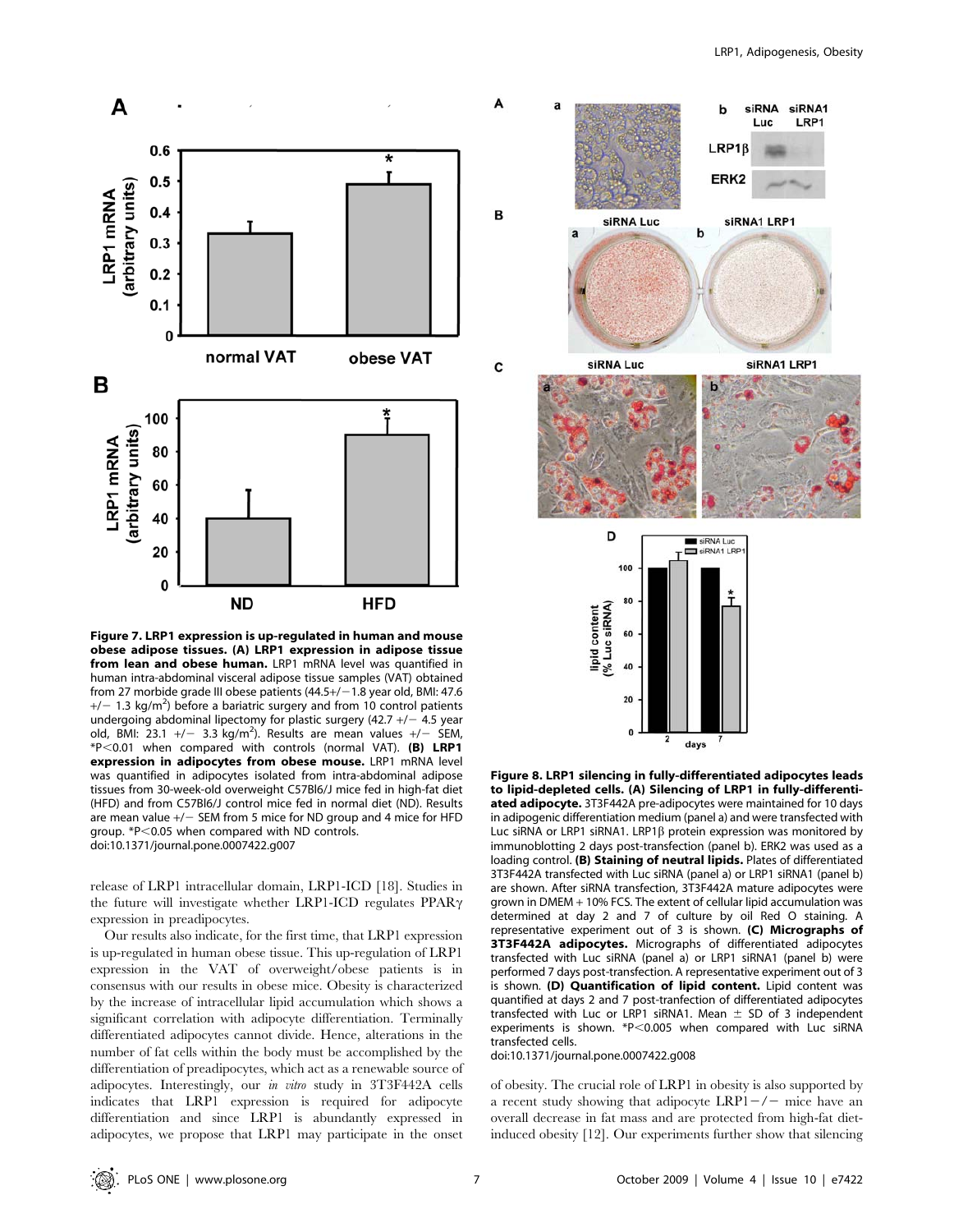

Figure 9. Analysis of lipolysis in fully-differentiated adipocytes silenced for LRP1. Adipocytes differentiated for 10 days were transfected with Luc siRNA or LRP1 siRNA1. Two days post-transfection, glycerol release over 18 h (panel a) and glycerol and NEFA release after isoproterenol stimulation (panel b) were quantified. Results were normalised per µg of DNA. Mean  $\pm$  SD of an experiment in quadruplicate is shown.  $P < 0.025$ . doi:10.1371/journal.pone.0007422.g009

of LRP1 in fully-differentiated adipocytes significantly reduces cellular lipid content, suggesting that LRP1 may be an important therapeutic target in obesity. Most functional studies on adipocyte differentiation and function have been performed in the murine adipogenic 3T3L1 cell line and in genetically modified mice. However, there are fundamental differences in the lipoprotein metabolism of mouse and human [19]. Therefore, it is important to investigate the LRP1 expression in human adipocytes as presented in this report.

Results from the literature have suggested that LRP1 is a likely contributor to adipogenesis, adipocyte homeostasis and obesity given its high expression in adipocytes [4,10,11], that it binds ApoE [7,8], LpL [20,21] and hepatic lipase [9], and that it collaborates with heparin sulfate proteoglycans to mediate the internalization of ApoE and LpL [22,23]. The dietary lipids are carried in chylomicron remnants (CR) which are taken up into the liver mainly via LRP1. LRP1 interacts with CR via ApoE [6,7] and LpL in vitro and in vivo [8,24]. Interestingly, ApoE has been reported to be crucial for the accumulation of triglycerides in mouse adipocytes [25] and also appears to have an important function in adipocyte differentiation [26] and obesity [27]. Altogether, these observations strongly suggest that a deregulation of LRP1 expression may have important consequences in adipocytes and obesity.

Some insight into LRP1 function in mature adipocyte was obtained by generating mice with adipocyte-specific inactivation of the LRP1 gene [12]. Adipocyte LRP1 knockout mice displayed delayed postprandial lipid clearance, smaller fat stores, and lipiddepleted adipocytes which resulted in reduced body weight due to overall decrease in fat mass. This work highlights the importance of adipocyte LRP1 in postprandial triglyceride metabolism, where LRP1 in collaboration with LpL mediates both the endocytic and lipolytic processes responsible for triglyceride catabolism [23,28,29]. Our results are in accordance with this study and indicate that extinction of LRP1 expression in mature adipocytes leads to increased basal lipolysis. In addition, we show that the capacity of mature adipocytes to induce lipolysis in response to isoproterenol is not modified by LRP1 silencing. This suggests that LRP1 does not directly control lipolysis. We propose that inhibition of LRP1 expression stimulates basal lipolysis in order to compensate the lack of lipid intake in the absence of LRP1. Recently, it was shown that LRP1 is also required for lipolysis and the control of intracellular cholesterol storage and fatty acid synthesis *via* the Wnt5a signaling pathway in  $\frac{\text{LRP1}-\text{/}-\text{MEF}}{\text{LRF}}$  cells [30].

In conclusion, our findings highlight that LRP1 plays a crucial role in the control of adipogenesis and lipid homeostasis in mature adipocytes. Moreover, our results indicate that LRP1 is upregulated in human obese tissues and mouse adipocytes. Therefore, we propose that LRP1 targeting in obesity may lead to a reduction of hypertrophic and hyperplasic adipocytes.

## Materials and Methods

# Ethics Statement

All subjects gave their informed written consent to participate to the study, and investigations were performed in accordance with the declaration of Helsinki as revised in 2000 (http://www.wma. net/e/policy/b3.htm).

#### Cells and cell culture

Cell lines were cultured in DMEM (Invitrogen) supplemented with 10% fetal calf serum (FCS). Differentiation was induced by incubating 3T3F442A confluent cells in differentiation medium (DMEM supplemented with 10% FCS and 50 nM insulin) as described previously for up to 7 days [31]. After 7 days of differentiation, cells were maintained in DMEM with 10% FCS.

#### Human samples

Human adipose tissue was collected according to the guidelines of the Ethical Committee of Toulouse-Rangueil and Nancy J. d'Arc Hospitals and received full ethical approval from the Ethical Committee of Toulouse-Rangueil and Nancy J. d'Arc Hospitals. All subjects gave their informed written consent to participate to the study. Human abdominal visceral (VAT) adipose tissue samples were obtained from 10 patients healthy volunteers (42.7  $+/-$  4.5 yr old, BMI: 23.1  $+/-$  3.3 kg/m<sup>2</sup>) undergoing abdominal lipectomy for plastic surgery. No clinical data from these patients were available. Human abdominal visceral adipose tissue samples were obtained from 27 morbidly (grade III) obese subjects  $(44.5+/-1.8 \text{ yr old}, \text{BMI: } 47.6+/-1.3 \text{ kg/m}^2)$  before a bariatric surgery. All subjects were drug-free and besides obesity they did not suffer of any disease. Tissue samples were immediately frozen in liquid nitrogen and stored at  $-80^{\circ}$ C. Total RNAs of isolated adipocytes were extracted and LRP1 expression analysed by RT-PCR. For in vitro differentiation, human preadipocytes were isolated from human subcutaneous adipose tissue obtained from patients undergoing abdominal lipectomy at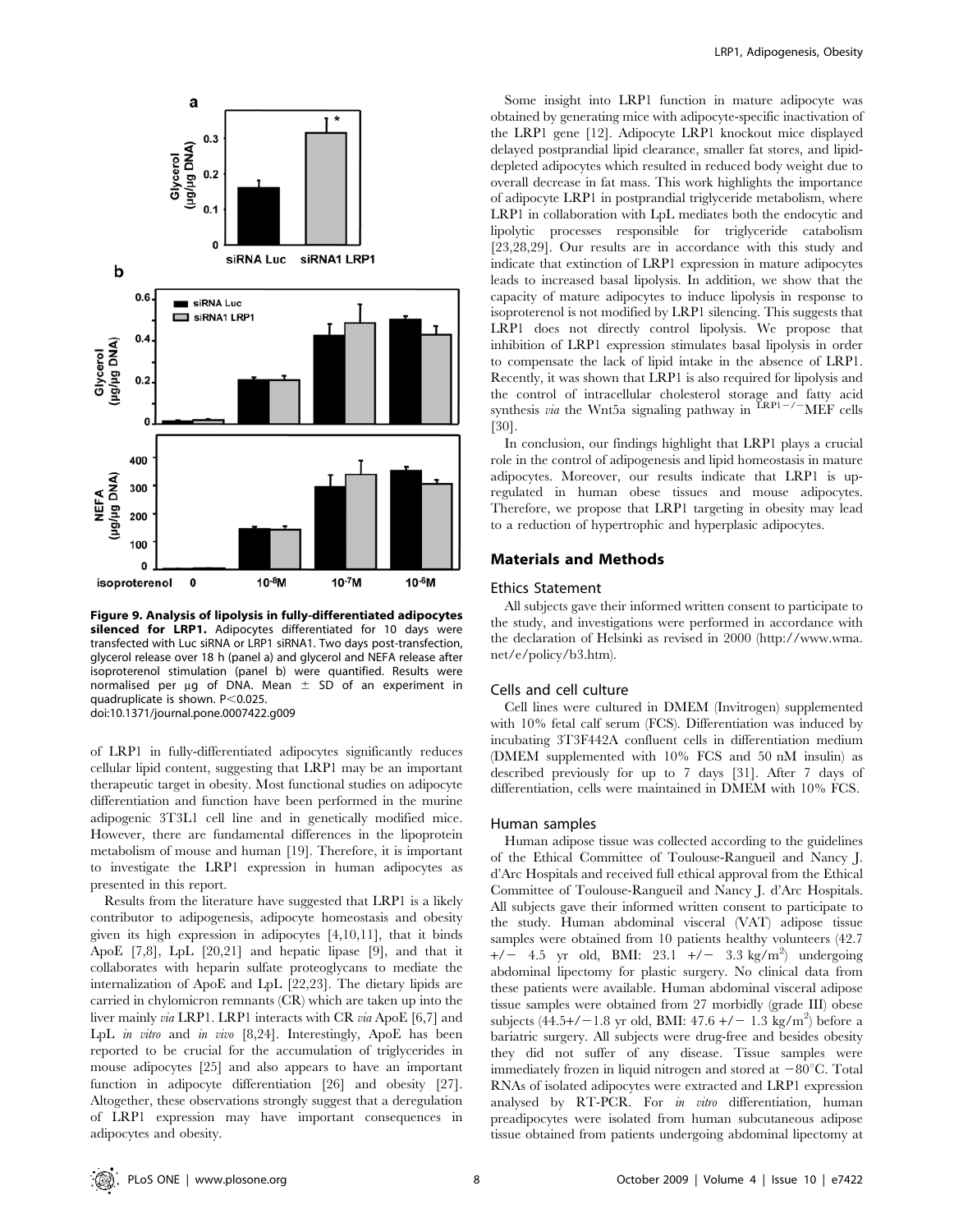the plastic surgery department of Rangueil Hospital (Toulouse, France) under the agreement of local ethic committee. All subjects gave their informed written consent to participate to the study. Adipose tissue pieces were immediately used for collagenase digestion as previously described [15]. The digestate was centrifuged to separate adipocytes from the stroma-vascular fraction, containing preadipocytes (pellet). Cells isolated from the SVF fraction were induced to differentiate into adipocytes as previously described [31]. Briefly, confluent cells (day 0) were induced to differentiate in DMEM/Ham's F12 (1:1) medium containing 0.01 mg/ml transferrin, 100 nM cortisol, 0.2 nM triiodothyronine, and 20 nM insulin. To trigger differentiation, 25 nM dexamethasone, 500 mM IBMX and 2 mM rosiglitazone were present from day 0 to day 4. Intracellular accumulation of lipid droplets became clearly evident at day 10 [15].

#### Mice

Mice were handled in accordance with the principles and guidelines established by the National Institute of Medical Research (INSERM). C57Bl6/J female mice were obtained from Charles River laboratory (l'Arbresle, France). Mice were housed conventionally in a constant temperature  $(20-22^{\circ}\text{C})$  and humidity (50–60%) animal room and with a 12 h light–dark cycle. All mice had free access to food and water throughout the experiment. C57Bl6/J mice were assigned to normal-fat diet (ND) or high-fat diet (HFD) (SAFE, France). Energy contents of the specific diets were (% kcals): 20% protein, 70% carbohydrate, and 10% fat for ND; 20% protein, 35% carbohydrate, and 45% fat for HFD. The main source of fat in HFD was lard (20 g/100 g of food). C57Bl6/ J (10 week old) mice were fed a ND or HFD for 20 weeks. All mice were sacrificed at 30 weeks of age.

#### Isolation of adipocytes from mouse adipose tissue

Mouse intra-abdominal adipose tissues were dissected immediately after sacrifice, minced in 5 ml of Dulbecco's modified Eagle's medium (DMEM; Life Technologies, Inc., Invitrogen, Paisley, UK) supplemented with 1 mg/ml collagenase (SIGMA) and 1% BSA for 30 min at  $37^{\circ}$ C under shaking. Digestion was followed by filtration through a  $150 \mu m$  screen, and the floating adipocytes were separated from the medium containing the stroma-vascular fraction (SVF). Adipocytes were washed twice in DMEM and further processed for RNA extraction using the RNeasy mini kit (Qiagen, Germany).

#### Immunoblots

Cells were lysed in lysis buffer (50 mM HEPES pH 7.5, 150 mM NaCl,  $10\%$  glycerol,  $1\%$  Triton X100, 1.5 mM MgCl<sub>2</sub>, 1 mM EGTA, 100 mM NaF, 10 mM NaPPI, 500 µm Na-Vanadate, 1 mM PMSF, 10  $\mu$ M Aprotinine, and a protease inhibitor cocktail). After gentle shaking for 20 min at  $4^{\circ}$ C, cell extracts were obtained by centrifugation in a microfuge at 13,000 rpm for 15 min at  $4^{\circ}$ C. Equal amounts of protein (100  $\mu$ g) from cell extracts, quantitated by the Bradford assay, were separated on a 7% gel by SDS-PAGE. Proteins were electrotransferred to PVDF membrane and incubated with  $1 \mu g/ml$  anti- $\alpha$  tubulin (NeoMarkers), 1 µg/ml anti- $\beta$ -actin (Sigma), 1 µg/ml ERK2 (D-2, Santa Cruz Biotechnology), 11H4 anti-LRP1b hybridoma (1/10 dilution, ATCC) or 0.4 mg/ml anti-HSL (Santa Cruz). Proteins were then visualized with horseradish peroxidaseconjugated sheep anti-mouse immunoglobulin (ECL Amersham) or horseradish peroxidase-conjugated donkey anti-rabbit immunoglobulin (ECL Amersham) followed by the Renaissance chemiluminescence system (Perkin Life Sciences).

#### RNA extraction and analysis

Total RNA was extracted using the RNeasy minikit (QIAGEN Sciences, Maryland) according to the manufacturer's instructions. Reverse transcription of total RNA was performed at  $37^{\circ}$ C using Moloney murine leukemia virus reverse transcriptase enzyme (Invitrogen, Carlsbad, CA) and random hexanucleotide primers (Promega, Madison, WI). Quantitative PCR was carried out by real-time PCR using a LightCycler and the DNA double-strandspecific SYBR green I dye for detection (Roche, Basel, Switzerland). Results were normalized to RS9 levels. Sequences of primers are:

mouse RS9 (sens 5'CGGCCCGGGAGCTGTTGACG3', reverse 5'CTGCTTGCGGACCCTAATGTGACG3'),

mouse aP2 (sens 5'AACACCGAGATTTCCTTCAA3', reverse 5'AGTCACGCCTTTCATAACACA3'),

mouse LRP1 (sens 5'GACCAGGTGTTGGACACAGATG3', reverse 5'AGTCGTTGTCTCCGTCACACTTC3'),

mouse HSL (sens 5'CTGAAGGCTCTGAGTTGGTCAA3', reverse 5'GGCTTACTGGGCACAGATACCT3'),

mouse PPAR<sub>Y</sub> (sens 5' AGGCCGAGAAGGAGAAGCTG-TTG3', reverse 5'TGGCCACCTCTTTGCTCTGCTC3'),

human LRP1 (sens 5'TAGACCGGCCCCCTGTGCTGTTG-A3', reverse 5'GGTCTGCCGCGTGCTCGTAGGTGT3').

### siRNAs and 3T3F442A transfection

Silencing of LRP1 gene expression in adipocytes was achieved by the use of siRNAs. Duplexes of 21-nucleotide mouse LRP1 siRNA1 (target sequence AAGCATCTCAGTAGACTATCA) [32], mouse LRP1 siRNA2 (target sequence AACTTCTTAAACTCATAGCTT) (Dharmacon), mouse LRP1 siRNA3 (target sequence AAG-CAGTTTGCCTGCAGAGAC) or firefly luciferase (Luc) siRNA (target sequence AACGTACGCGGAATACTTCGA) were synthesized by MWG Biotech S.A. (France). 2  $10^6$  3T3F442A mature adipocytes were transiently transfected with  $2 \mu g$  of siRNA using Nucleofector Technology (Amaxa biosystems) according to the manufacturer's instructions using kit L (*#* VCA-1005) and were replated in 2 wells of 6-well plates. After 48 h of transfection, cells have recovered and were maintained in DEM 10% FCS for further analysis. Analysis of LDH release monitored at 48 h revealed no toxicity of transfecting mature adipocytes with LRP1 or Luc siRNAs (CytoTox96 Non-Radioactive Cytotoxicity Assay, Promega). For preadipocytes,  $10^6$  cells were transfected and were treated with insulin 48 h posttransfection.

# Oil Red O staining

3T3F442A adipocytes were washed with phosphate-buffered saline (pH 7.4) and then fixed with Antigenfix (Diapath, Italy). Cells were stained with Oil Red O dye (saturated Oil Red O dye in six parts of isopropanol and four parts of water), an indicator of cell lipid content, and then exhaustively rinsed with water. Spectrophotometric quantification of lipids was performed by dissolving the stained oil droplets with isopropanol and measuring absorbance at 540 nm as previously described [33].

## Quantification of triglycerides

Cells scraped in PBS were centrifugated for 5 min at 1200 rpm at  $4^{\circ}$ C. Cell pellet was dissolved in  $40 \mu$ l isopropanol and centrifugated at 13 000 rpm for 5 min at  $4^{\circ}$ C. The supernatant was used to determine the triglyceride content using the Triglyceride FS kit (Diasys Diagnostic Systems, Germany) according to the manufacturer's instructions. The pellet was used to quantify DNA concentration by a diaminobenzoic aci fluorescence assay [34].